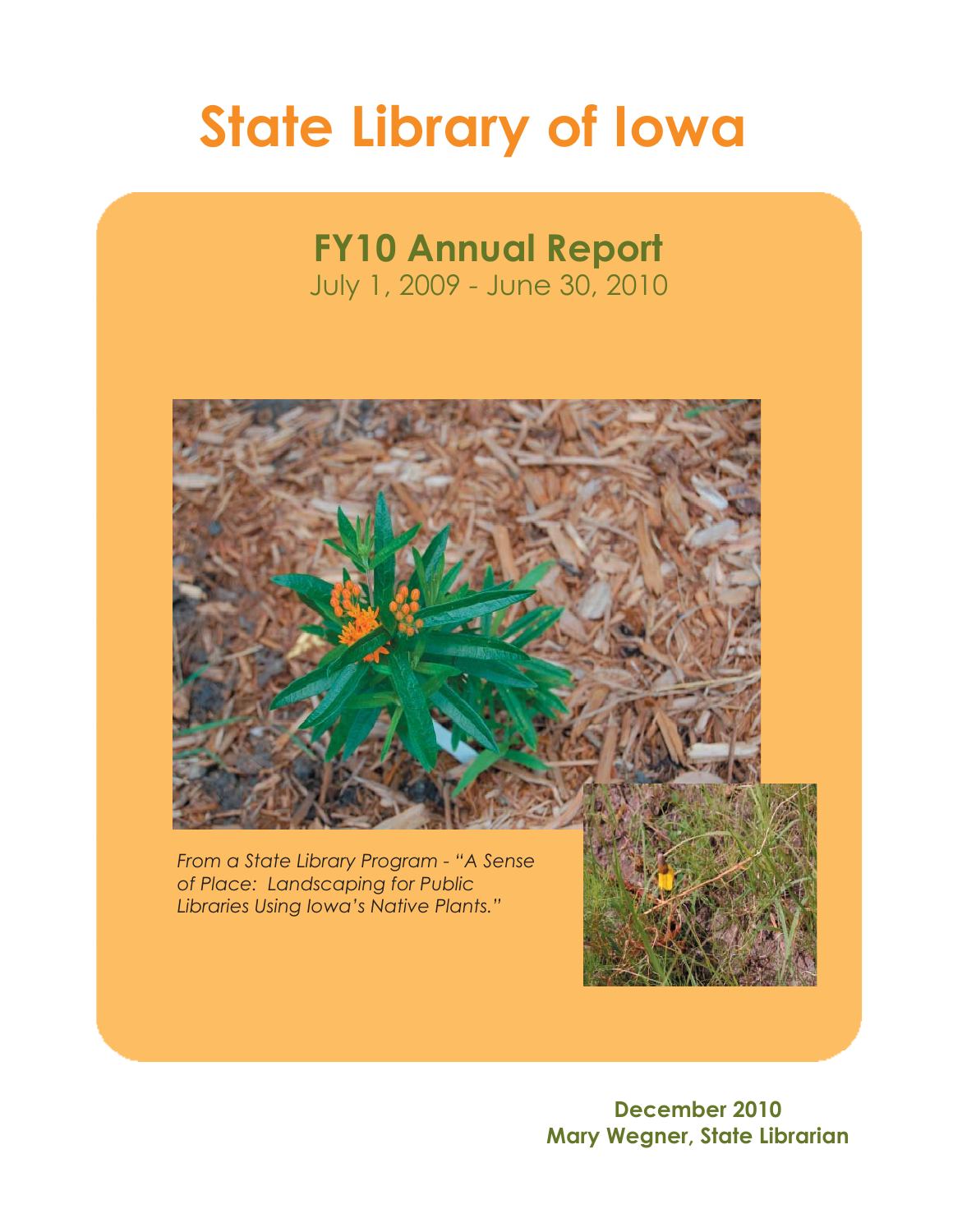



### *A Message from State Librarian Mary Wegner*

The State Library's mission includes promotion of excellence and innovation in library services, and in keeping with that role I want to highlight a significant national research report about how people use public library computers. This study - Opportunity for All: How the American Public Benefits from Internet Access at U.S. Libraries - is important because it describes the first large-scale investigation of why customers use library Internet computers and how this computer use affects their lives. The report was released in April 2010.

 Public libraries have become critical digital hubs, places where Iowans can compete more effectively for jobs, improve their health, find key government services, and manage their finances. Public library computer users include not only those who cannot afford their own connections, but also those who find the library internet provides an easier, faster, friendlier or more effective way to go online.

Researchers found that the main uses of public access computers are:

- To communicate with friends/family and maintain personal connections (60%)
- To focus on education and training issues (42%)
- To deal with career and employment needs, including job searching and resume development (40%)
- To find information on health and wellness topics (37%)
- For e-government links; to connect to government programs and services (34%)
- For civic engagement; to learn about politics, news and the community (33%)
- To manage personal finances or for commercial needs (25%)

 The study reports that nearly one-third of Americans age 14 or older used a public library computer or wireless network to connect to the Internet in the past year. In our state, this translates to 711,377 Iowans making use of their public library computers or network.

 It is essential to note that 67% of the computer users received assistance from library staff or volunteers. This illustrates that, in order to meet Iowans' technology needs, the presence of the librarian is as significant as the availability of the computers. Helpful library staff members add the human touch that enhances computer use, and it is these very important librarians who assure that Iowans are able to fully participate in the digital age.

 The study was conducted by the University of Washington and funded by the Bill & Melinda Gates Foundation and the federal Institute of Museum and Library Services. Findings were based on a national telephone survey and Web survey responses from customers of more than 400 public libraries nationwide, including several in Iowa. An additional 319 interviews were conducted on site with library users, non-users, library employees, funding agencies and other community agencies in four case study locations around the country – one of which was Marshalltown, Iowa.

The full report is available at **<http://tascha.washington.edu/usimpact>**.

 In closing, I'd like to quote Kee Malesky, librarian at the National Public Library headquarters in Washington D.C. She writes, "I've always believed that being a librarian is a vocation, a calling, and not just a job. What we do matters in the world." Speaking for all of Iowa's librarians – who offer caring and expert services at our college, public, school and special libraries - I couldn't agree more.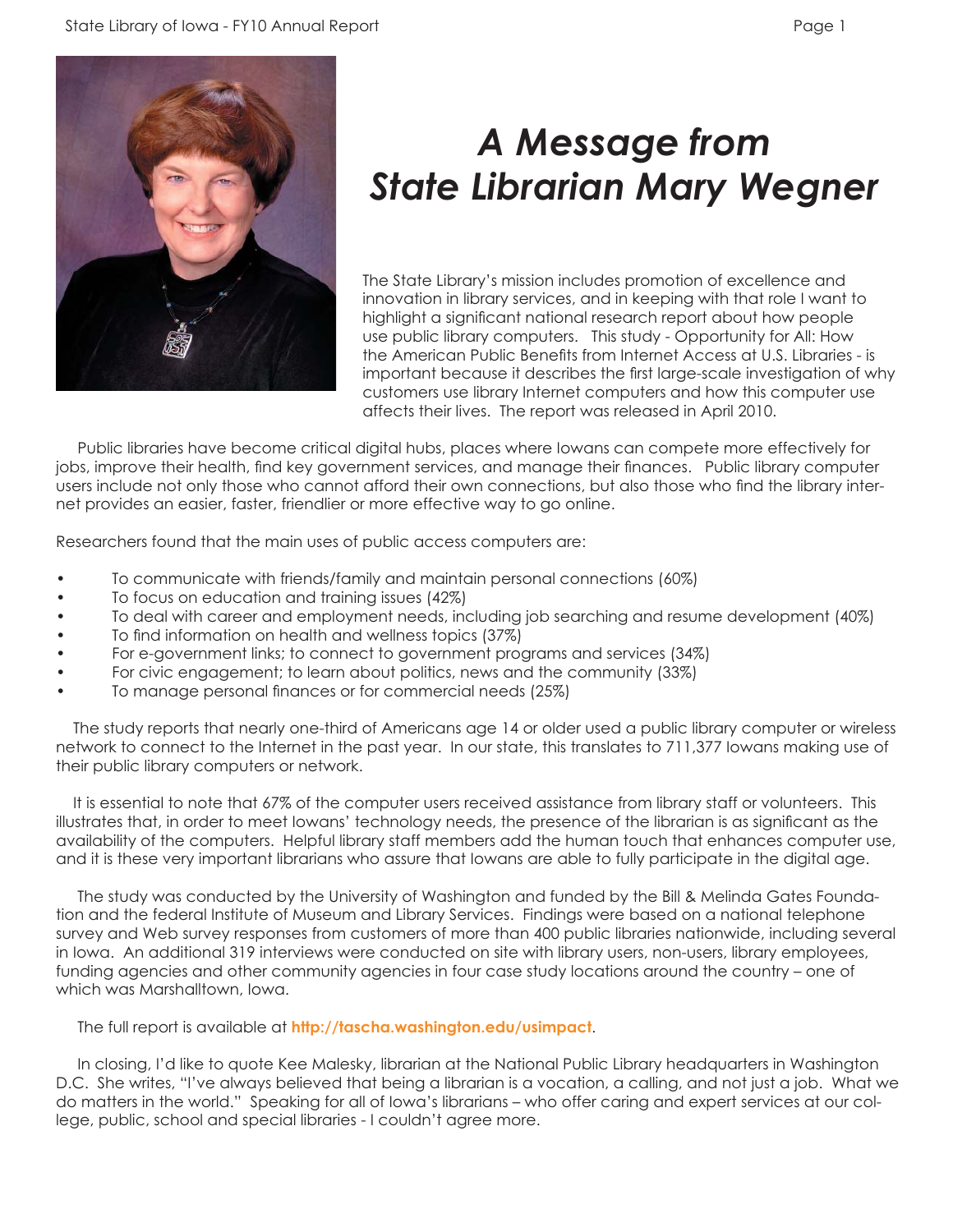# **Some say goodbye...and some say hello**



*Jackie*

Jackie Kokke retired from the State Library in March 2010. Jackie began as a clerk typist in the library's audio/visual unit in 1978. She became a library associate in the audio-visual unit until it closed. Jackie then became the ICN scheduler in Library Development.

Karon King began working for the state in 1979. She began in the Department for the Blind, moved to the Iowa Department of Criminal Investigation, then the Iowa Historical Department before settling with the State Library in 1989. Karon spent many years assembling patents and trademark databases, and helping the public with patent research. Karen retired in April 2010.



*Karon*



Beth Henning started her career as coordinator of the State Data Center (SDC) program, State Library, in December 1989 and retired in June 2010. The State Data Center is a cooperative program with the U.S. Census Bureau which increases the availability of census data in Iowa and helps people use it. Beth developed the SDC Web site of demographic and economic statistics about Iowa

and answered requests for data, in addition to working with the Census Bureau on Iowa population estimates and promoting the decennial census in the state.

Doug Stephenson began working at the state Law Library in June 1971 and moved to the main library in December 1998. Over a span of 30 years, Doug served under four law librarians and a half dozen state librarians. He has been responsible for delivering mail and other items around the campus complex, shelving library materials, and weeding government documents. Doug retired in June 2010.







*Karen*

Governor Chet Culver appointed Pat Laas in spring 2010 to the Iowa Commission of Libraries. Pat lives in Bettendorf and is a clinical dietitian with the Genesis Health Systems, Silvis, IL. She serves on the Bettendorf Public Library Board of Trustees and the city's Planning and Zoning Commission.





Robin Martin was named Iowa Center for the Book Coordinator in September 2009. Robin served as director of the Geisler Library at Central College, Pella, from 1987 to 2007 and is currently librarian emerita there. She is the founder and director of the Geisler Library Writers Reading Series program, member of the Iowa Center for the Book Advisory Council, member of the Iowa Department of Cultural Affairs Advisory Council, and past president of the Iowa Library Association.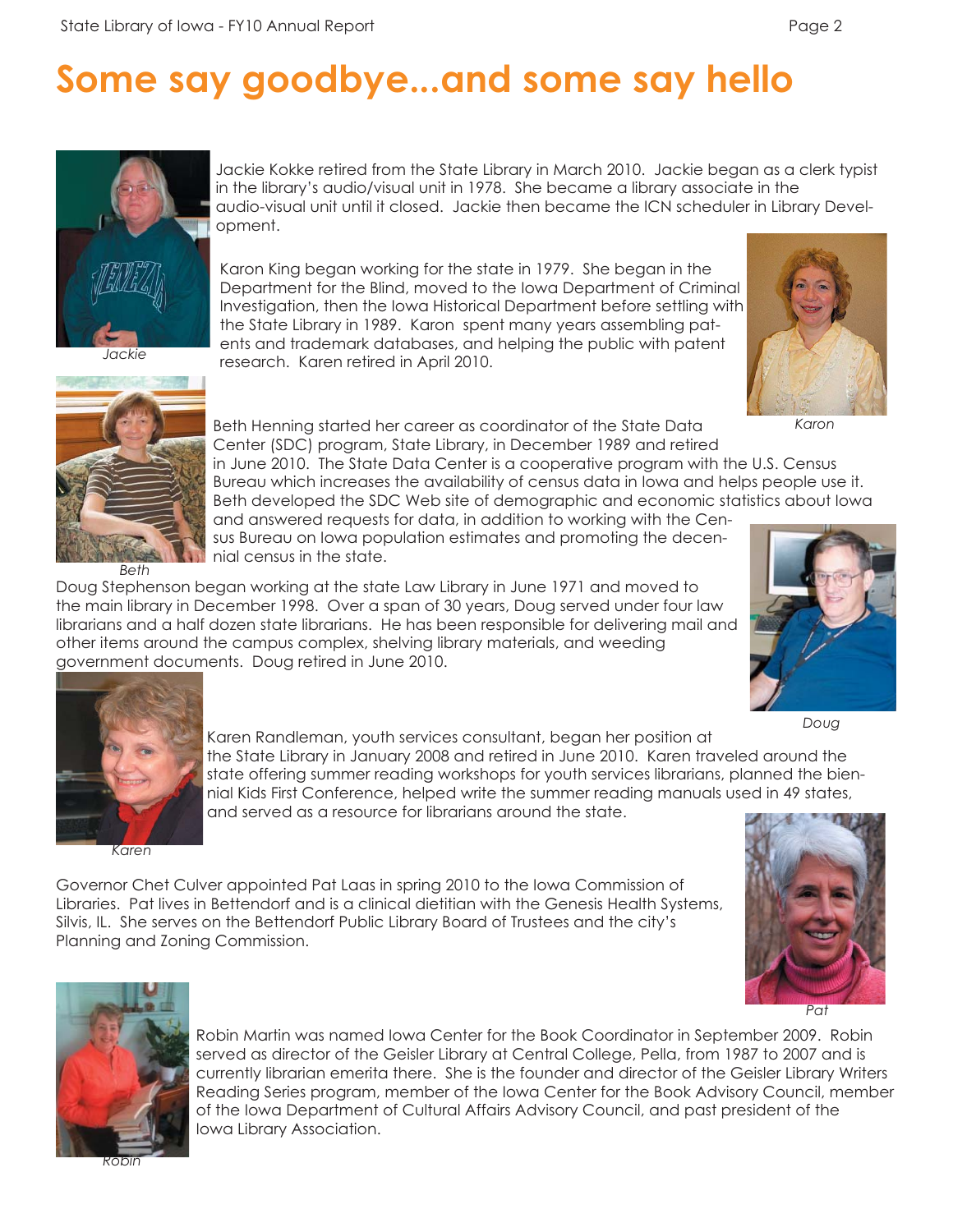## **State Library part of study to reorganize Iowa library services**

During its 2010 session, the Iowa General Assembly adopted House Amendment 8516 to Senate File 2376, which included the following requirement:

 "The library services areas and the state library shall work collaboratively to conduct a study of ways to streamline state-funded library operations and services. The study shall, at a minimum, address the following:

- (1) Library service area service delivery strengths
- (2) Best practices for delivering continuing education
- (3) The use of social networking tools to provide consulting services
- (4) Consolidation of bookkeeping and auditing functions
- (5) Locally based creative collaborations among all types of libraries.

The library service areas shall collaboratively submit their findings and recommendations in a report to the general assembly on or before November 1, 2010."

 At two meetings held in February-March 2010 to discuss library services reorganization issues, Dale Vande Haar, the Iowa Library Association (ILA) president, proposed that ILA facilitate a study of streamlining library services. Legislators, legislative staff, Library Service Area (LSA) staff, and State Library staff who were present all agreed that ILA would serve as facilitator, and H8516 was subsequently passed.

 ILA then formed a Reorganization Committee of eleven individuals representing the Library Service Areas, the State Library, and public libraries of all sizes and from all areas of the state.

 Mary Wegner, State Librarian, and Monica Gohlinghorst, chairperson of the Iowa Commission of Libraries, were members of the Reorganization Committee and actively participated in the study of ways to streamline state-funded library operations and services.

 The study was submitted in November 2010 and is available on the State Library Web site: http://www.statelibraryofiowa.org/about/ILSRR/ilsrr2

#### **Enrich Iowa improves library services for Iowans**

The Enrich Iowa Program, administered by the State Library, includes Direct State Aid, Open Access and Interlibrary Loan Reimbursement.

• Direct State Aid for public libraries is intended to improve library services and reduce inequities among communities. Libraries use these funds to provide more books, programs and computers than they could otherwise afford. Direct State Aid funding in FY10 was \$1 million from the general fund. 471 of 543 public libraries in Iowa received Direct State Aid in FY10.

• Open Access enables Iowans from participating libraries to check out materials at other participating libraries, thereby providing them with direct access to more materials and information resources. Through Open Access, the state reimburses the loaning library a small amount of the expense involved. State funds supported Open Access with \$1,331,697 in FY10, with 585 Iowa libraries participating.

• Interlibrary Loan Reimbursement provides Iowans with equal access to library resources by encouraging and supporting interlibrary loan among all types of libraries. State funding helps offset the costs involved. Interlibrary Loan Reimbursement was funded at \$414,370 in FY10. 608 Iowa libraries participated in this program in FY10.

Iowans checked out 4,305,795 library materials through Open Access and interlibrary loan in FY10.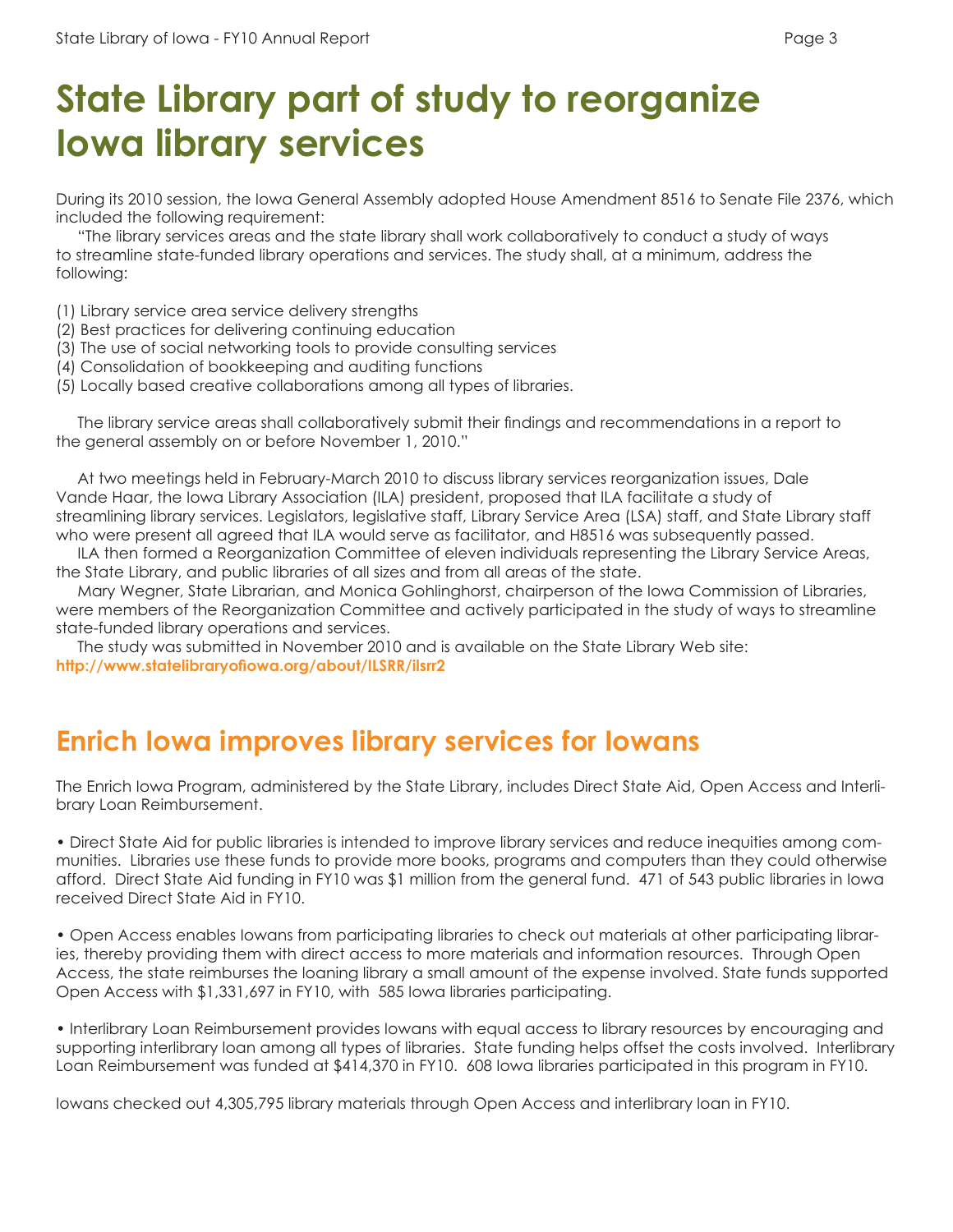#### **State Library closes medical and patents/trademark depository libraries**



*Several medical students browsed through the medical collection during the public sale.*

The state medical library was officially closed in March 2010 in response to SF2088, the state government reorganization bill. The medical library opened in July 1919 under State Librarian Johnson Brigham.

 The Hardin Library for the Health Sciences at the University of Iowa is providing Iowans and Iowa libraries most of the services offered by the state medical library. Dispersal of the medical library's materials began in May 2010. Iowa health sciences libraries and departments within state government took many books and journals. In addition, a public sale of medical materials was held in June 2010 at the State Library.

After Karon King, coordinator of the patents and trademark depository library (PTDL), retired in April 2010, the State Library was no longer able to provide staff to support the PTDL.

 The State Library was designated a PTDL in December 1988, King served as president of the national PTDL Association in 2008 and gave presentations in Iowa, attended regional and national conferences, and taught several classes. She also created the Iowa Inventor's Database, 1843-2009. The Davenport Public Library has applied to the United States Patent and Trademark Office to become a PTDL. If approved, the collection will go to them.

#### **Iowa Libraries partner with Iowa Workforce Development and others to address needs of unemployed**

The State Library and Iowa Workforce Development (IWD) co-sponsored "Library Partnership with Iowa Workforce Development" over the ICN in October 2009. The information session was intended to help both library and IWD staff learn more about each other in order to better serve customers struggling with the economy.

 During the program, IWD Director Elisabeth Buck and other representatives from her department provided information about unemployed Iowans and the services IWD provides them. Two library staff members - Laura Blaker, Independence Public Library, and Dawn Hayslett, Burlington Public Library - shared their experiences with serving unemployed Iowans and talked about what public libraries can offer them.

 In response to requests from libraries, in December 2009 the State Library sponsored two online sessions on navigating the IWD Web site.

 In addition, the State Library sponsored a continuing education session, "Recession Relief," in November 2009 over the ICN. Justine Shaffner, a consultant with BCR, addressed how libraries can effectively use their resources to help their community with job searches, finances, economic development, resources for the needy, medical insurance, unemployment and government forms.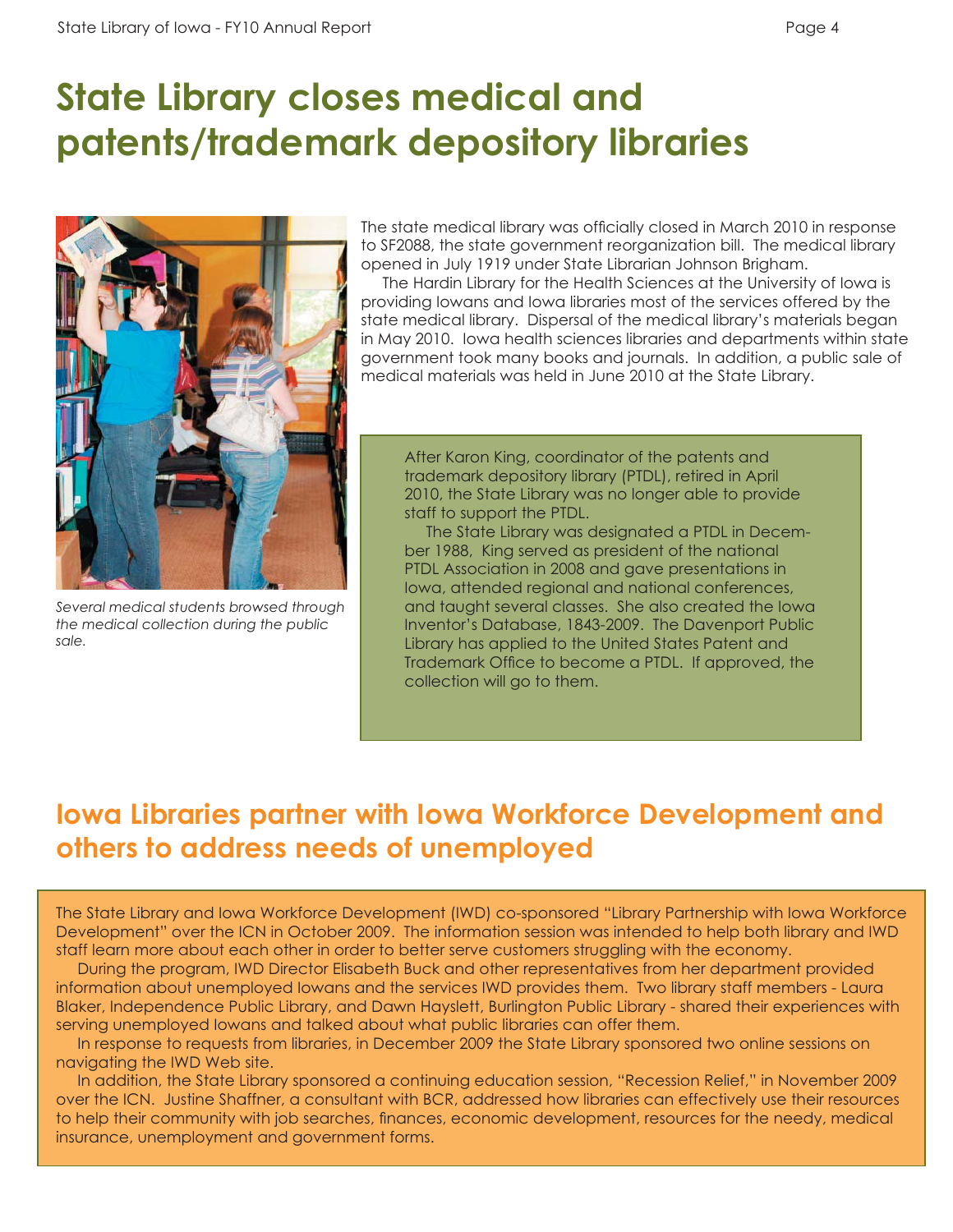#### **Task force charged with revising public library standards**

A Public Library Standards Advisory Task Force was convened in January 2010 to revise the State Library's Standards and Accreditation program. The program exists to encourage the ongoing development of high quality public library services in Iowa. The task force worked with State Library staff to review existing standards in light of best practices and current trends, and to develop the 5th edition of *In Service to Iowa: Public Library Standards*. *In Service to Iowa* is the basis for the Standards and Accreditation program as well as the Direct State Aid program. The group met monthly and shared a draft of the revised standards with the library community. The Iowa Commission of Libraries approved the new standards.

#### **Highlights from 4th to 5th editions**

- Change in collection section from quantitative to qualitative
- Integrate community analysis into strategic planning standard
- Make the big 3 statistics Tier 1 requirements
	- Circulation books and other items checked out
	- Door count number of people who enter the library
	- Computer use number of people who use the library's computers
- Enhance technology requirements
	- Web presence have a Web site
	- E-mail address have a library e-mail account
	- Optional standards for wireless and computer replacement schedule
- Enhance programming breakdowns by age
- Retain high accessibility standards

In FY10, 346 of Iowa's 543 public libraries met enough standards to be accredited.





#### **Task Force Members**

*Standing from left are Scott Dermont, State Library; Mary Wegner, State Librarian; Karen Randleman, State Library; Jet Kofoot, Central Library Service Area (LSA); Sue Padilla, Newton Public Library; Betsy Thompson, Sioux City Public Library; Bonnie McKewon, Northwest LSA; Nathan Clark, Emmetsburg Public Library; Becky Rike, Corning Public Library; and Emily Weaver, Perry Public Library. Sitting from left are Sandy Dixon, State Library; Daniel Boice, Iowa Commission of Libraries; and Susan Macken, Oelwein Public Library.*

#### **Communities benefit from having certified librarians**

In FY10, 63 public librarians successfully completed Public Library Management I and II classes to become certified through the State Library's Iowa Certification Program for Public Librarians. Iowa now has 951 certified public librarians. The program is intended to:

- Improve library service in Iowa by developing the skills of public library directors and staff
- Encourage public librarians to acquire, maintain, and develop their skills through basic and continuing education
- Provide recognition for public librarians
- Enhance the public image of librarians and libraries
- Provide guidelines that public library boards may use in developing staff hiring policies

Librarians have good reasons for becoming certified. The Direct State Aid program for public libraries, part of Enrich Iowa, requires certification of the library director. Certification demonstrates a commitment to the library profession and to improving professional skills and career advancement.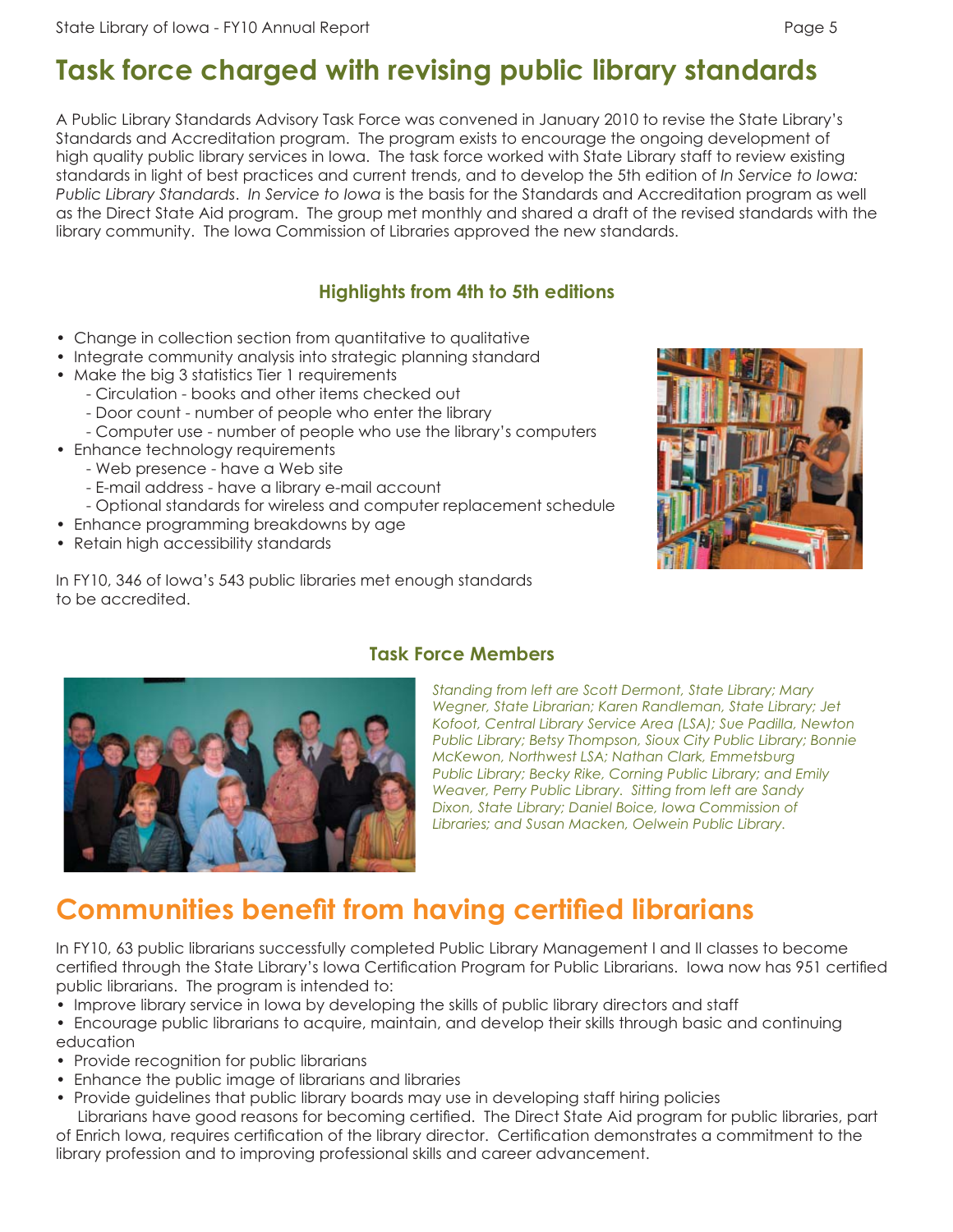### **Iowa Publications Online (IPO) exceeds 8,000 documents**

**The State Library is committed to capturing the digital documents of Iowa's state agencies and placing them on an easy to use Web site, Iowa Publications Online. In December 2009, the number of documents available to the public topped 8,000. More than 2,217 publications were added in FY10.** 

 **In addition to the digital publications agencies provide, State Library staff scan, digitize and deposit high demand paper documents, such as** *The Debates of the Constitutional Convention of the State of Iowa,* **assembled in Iowa City on January 19, 1857. Staff also scan paper state documents as they get used in order to place more desired content in the digital repository.** 

 **In FY10, there were 1,310,141 Web hits on IPO demonstrating Iowans and others' interest in accessing digital documents from Iowa government agencies. Visit IPO at [http://publications.iowa.gov/.](http://publications.iowa.gov/)**

# **State Data Center staff educate Iowans about 2010 Census**

The 2010 Census Iowa Roundtables continued in FY10 with representatives from the State Library's State Data Center, other state agencies, Councils of Government (COGs), cities and non-profits discussing updates on census operations in Iowa and sharing ideas to promote census awareness in the state.

 In August 2009, the University of Iowa Libraries sponsored a workshop covering the important changes that researchers and information providers needed to know about the 2010 Census. Participants went on virtual tours of the resources and had hands-on practice with web-based information sources. State Data Center staff were presenters at the event.

 State Data Center staff also developed a 12-page 2010 Census section on its Web site with supporting materials and links to census information.

 116 public libraries signed partnership agreements with the U.S. Census Bureau to help promote the 2010 census in their communities. More than one-third of the 2010 Census Questionnaire Assistance Centers and Be Counted sites in Iowa were located in public libraries. Iowans were third in the nation (78%) to complete and mail back census forms.



Librarians in both the main library (Miller Building) and the law library (State Capitol) answered some 10,000 questions in FY10, the majority of which were about state laws and state government. Though telephone calls and e-mails continue to be the most used technologies for asking questions, "Live Chat" now handles about 30 percent of total information requests.

 People can now "talk" to a reference librarian via the Web and receive live feedback to their questions. The "Live Help" feature is located on both the State Library's and the State of Iowa's Web sites. It presents a seamless interface to state government for Iowa citizens, and saves both state agencies and libraries time in researching questions outside their scope.

Questions can be interesting:

"I'm trying to find a job in lowa and was hoping you might have a suggestion?"

 "I'm looking for the state of Iowa Web site that provides information about underground storage tank certifi cates."

"I'm looking for all of the registered non-government organizations in the state."

Customers' replies to staff answers are quite satisfying:

"YES! Thanks. I'll head down to the local office this afternoon."

"I love that the state of Iowa has such a cool program [Live Chat]."

"I had searched and searched and found nothing. Thank you very much for your help."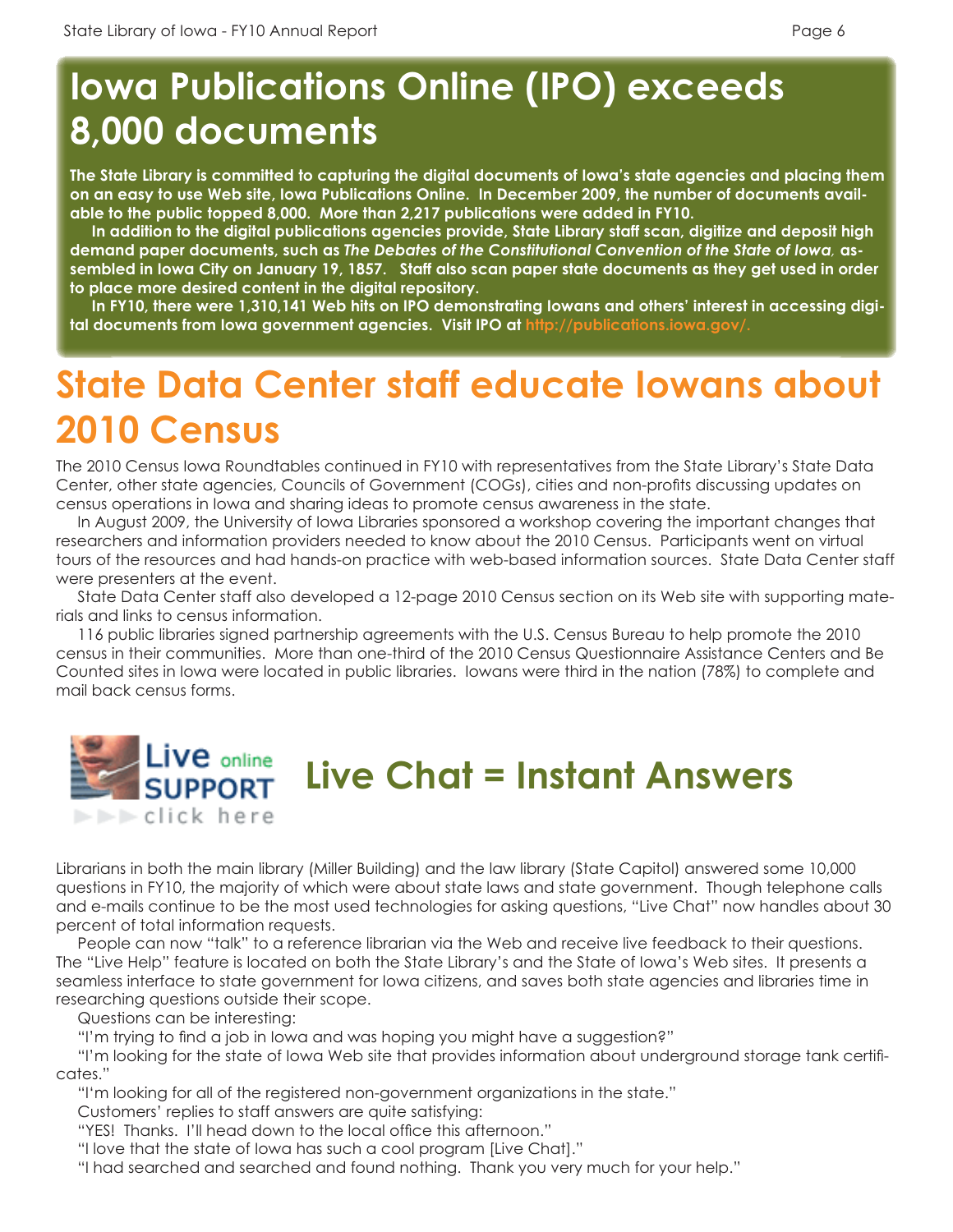# **Iowa children enjoy Summer Library Program**

The FY10 Summer Library Program, "Be Creative @ Your Library" drew nearly 95,000 children to programs in public libraries for reading and activities which ranged from quilting to making puppets and cake decorating to tie-dying. Iowa children had a fabulous time being creative at their local libraries this summer.



*Wandering musicians at the Avoca Public Library*



*Tie-dying at the Shenandoah Public Library*



*"Doin' the Moose" at the Akron* 



*Learning how to quilt at the Humboldt Public Library*

## **State Library offers numerous CE courses**

State Library staff offered a wide variety of presentations and classes in FY10. Topics included:

- Advanced Customization for PLOW Web sites
- All Iowa Reads: Discussion of *Driftless* by David Rhodes
- Annual Survey: What You Need to Know
- Book Challenges
- Cataloging: Where Are We Now? Where Are We Going?
- Census 2010
- Collection Management:
- Purchasing, Maintenance and Weeding • Collections:
	- The Foundation's Gotta Come First
- Customizing Your Web Site
- Early Literacy Story Hour
- **EBSCO** Administration
- E-mail and Getting Your Web site Started
- E-rate Overview
- Future of SILO
- Information Literacy Education: A National Overview
- Information Literacy in the Public Library
- Iowa Heritage Digital Collections Overview
- July Reports: No More Do Overs
- Library Programs for Adults
- Making the Best of a Shrinking Budget
- Millennials in the Library
- Open Meetings
- Overview of EBSCO
- The Passionate Librarian
- Public Library Management 1 and 2
- Redistricting in 2010
- Searching Antiques through Patents and Trademarks
- Summer Library Program
- Tao and the Art of Reference
- TechAtlas
- Technology Trends in Libraries
- Trustee Essentials
- Using Hard Data to Build Strong Proposals
- WebJunction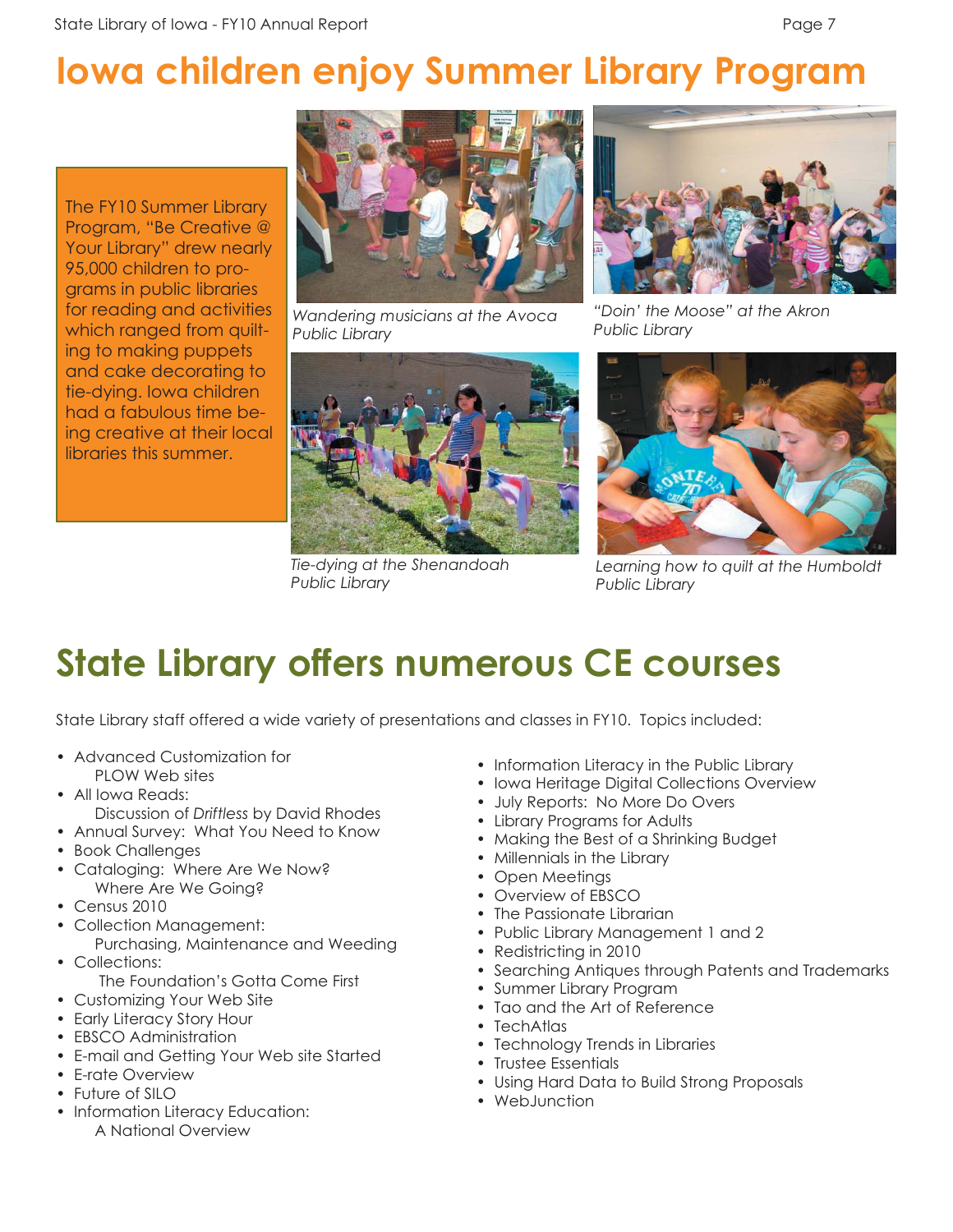# **State Library awarded grant to train Iowans on finances and investments**

The State Library of Iowa received a \$98,251 grant in January 2010 to help rural Iowans strengthen their knowledge of and confidence in investing. The grant is designed to build the capacity of 25 rural lowa libraries to provide effective, unbiased investor education. The State Library of Iowa is the only state library and one of only 19 institutions nationwide to receive this funding in 2010 from the Financial Industry Regulatory Authority (FINRA) and the American Library Association (ALA).

 Participating libraries will host face-to-face and online education provided by Iowa State University Extension staff to connect library users to high quality financial resources and information. The online component enables participants to take the classes when it is convenient for them. Ames Public Library, a previous grant recipient, is partnering with the State Library of Iowa to select financial resources for the participating libraries and help train library staff.

 The 25 Iowa public libraries were named in March 2010. Three different courses will be offered to Iowans: for those who are first-time investors, for those preparing for retirement, and for retirees. Participating libraries will receive \$575 worth of library books and DVDs about investing. Classes will be held in each library in fall 2010 and again in spring 2011.

The libraries chosen to participate are:

**Anita Public Library Bayard Public Library Buffalo Center Public Library Chariton Free Public Library Charles City Public Library Matilda J. Gibson Memorial Library-Creston Norelius Community Library-Denison Hamburg Public Library Hawarden Public Library Robert W. Barlow Memorial Library-Iowa Falls Kalona Public Library Keokuk Public Library Lake City Public Library Le Mars Public Library Leon Public Library Marengo Public Library Ross & Elizabeth Baty Public Library-Monticello Mount Pleasant Public Library New Hampton Public Library Oelwein Public Library Perry Public Library Pocahontas Public Library Bertha Bartlett Public Library-Story City Robey Memorial Library-Waukon Winterset Public Library**

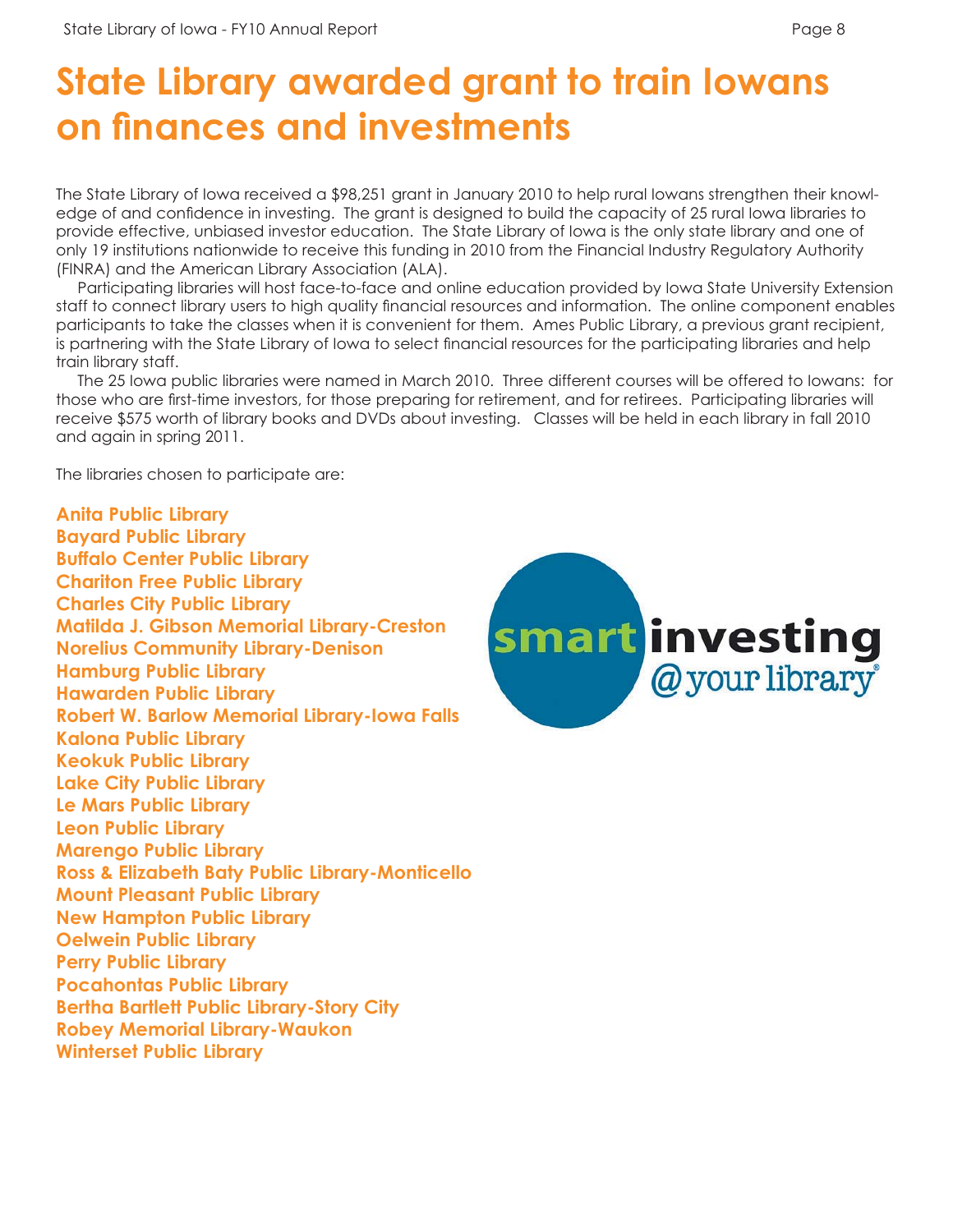# **State employees benefit from National Library Week courses**

State Library staff celebrated National Library Week, April 12-16 2010 by offering diverse courses to about 100 state employees. Classes were:

- *Reliable Health Information Where Can I Find It on the Internet?* - **Pam Rees**
- *Get the Most from EBSCOHost*  **Jay Peterson**
- *Survey of Popular Social Networking Websites* **Jay Peterson**
- *Searching FirstSearch Databases*  **Barb Corson**
- *Google Goodness: How to Get the Best Results From Your Web Searches* - **Scott Dermont**
- *Iowa Population Trends* **Beth Henning**
- *Save Your Documents: Iowa Publications Online* **Tom Keyser**
- *Digital Sanborn Maps* **Tom Keyser**
- *Maximize Your Effectiveness: Using Webinar Software* **Alysia Peich**
- *Westlaw: Using Advanced Features*  **Cory Quist**

## **State Library receives "The Extra Mile" Certificate**



*Jay Peterson teaching EBSCOHost*



*Staff of the State Library of Iowa is recognized by the Iowa Citizen's Aide/Ombudsman for being extremely helpful and courteous, obtaining needed items, and providing free classes to assist Iowans to best use available research tools. They go the Extra Mile!*

William P. Angrick II, director of the Citizens' Aide/ Ombudsman's office, sent State Librarian Mary Wegner a letter and certificate as a "personal thank you for the help you and your staff have been to my staff and the citizens of the state of Iowa this past year."

 Wrote Angrick, "From the perspective of my staff and me, you all have done a great job!" In conjunc-

tion with their annual report, Angrick said he and staff like to recognize Iowa's state and local government employees who have gone "The Extra Mile" in providing services to the public.

 Iowa Library Commission Chair, Monica Gohlinghorst, noted "what a wonderful acknowledgement of the State Library staff."

"This only validates and confirms what I have known for quite some time that the State Library staff delivers top quality service," said Gohlinghorst. "They are a group of very hard working individuals, always going above and beyond to help others."

#### **The Iowa Collection**

The State Library collects non-fiction books about Iowa and Iowans for its Iowa Collection. From vibrant cities to serene small towns and unique scenery, discover the history, heritage, people, pastimes, and nature of the Hawkeye state. Anyone with a State Library card is welcome to check out these books.





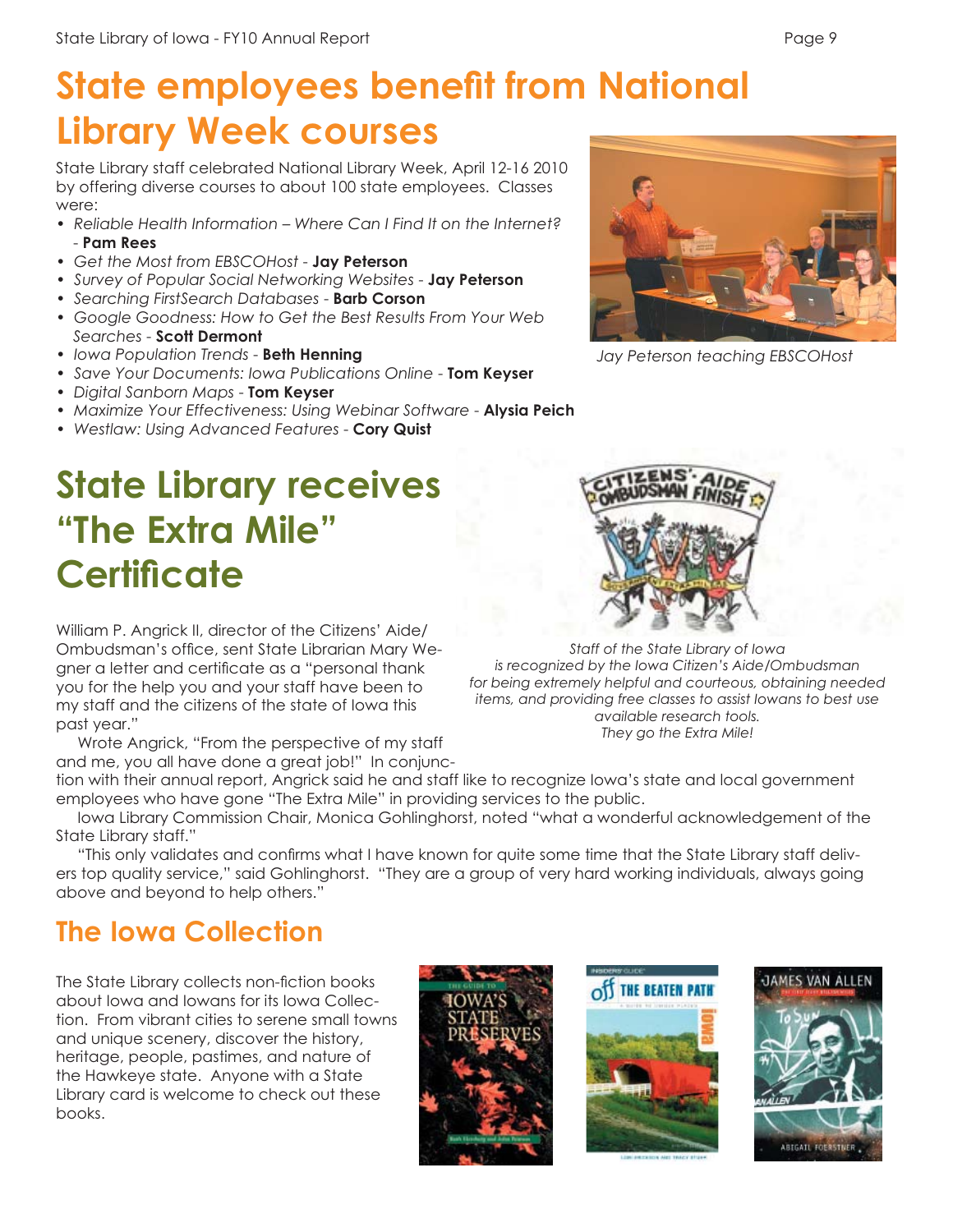## **State Library makes great strides towards goals of FY09-11 Strategic Plan**

On October 24, 2008, the Iowa Library Commission approved a three-year strategic plan for the the State Library of Iowa. The plan's five goals are 1) promote high quality library services for all Iowans through the use of technology; 2) strengthen the capacity of Iowa libraries of all types and sizes to provide the best possible library service to Iowans; 3) build the capacity of Iowa libraries of all types and sizes to prepare Iowans for a bright future and enhance Iowa's quality of life; 4) Ensure access to unique Iowa collections; and 5) tell the library story that libraries of all types and sizes enrich Iowa and make Iowa a desirable place to live, work and play. FY10 results can be found at

http://www.statelibraryofiowa.org/about/sp08/fy10strateg/slsp10.

### **Landscaping with native plants program sponsored by State Library**

For many Iowans, the public library is the heart of their community, important as a community gathering place as well as a source of books, information and Internet access.

 That's why it made sense to State Library staff to provide a program for Iowa libraries titled "A Sense of Place: Landscaping for Public Libraries Using Iowa's Native Plants." Inger Lamb, former president of the Iowa Prairie Network and a professional designer of native plant landscapes, taught the class in February 2010. It was presented over the Iowa Communications Network in 16 locations around the state. Forty-one individuals attended the program with 31 public libraries represented.

 The following was asked on the class evaluation form: "We're interested in what you plan to do now that you've attended this class. Please tell us about your project."

Some of the responses were:

 • "I would like to develop an area on [our] library grounds that would show the community, children and adults alike what our native area looked like. I want to label the plants with their names and include other interesting facts to make it as informative as possible."

 • "Because of our limited sunny areas around the library entrance, we are going to continue the cottage garden concept, but try to incorporate some more prairie plants."

 • "We would love to have a currently unused area of lawn behind the library turned into a prairie patch (this would go well with the city's current sustainability initiative)."



 *Photos on the front of this report were taken at the Drake Community Library, Grinnell, IA. Photos below are from the Clinton IA Public Library.*

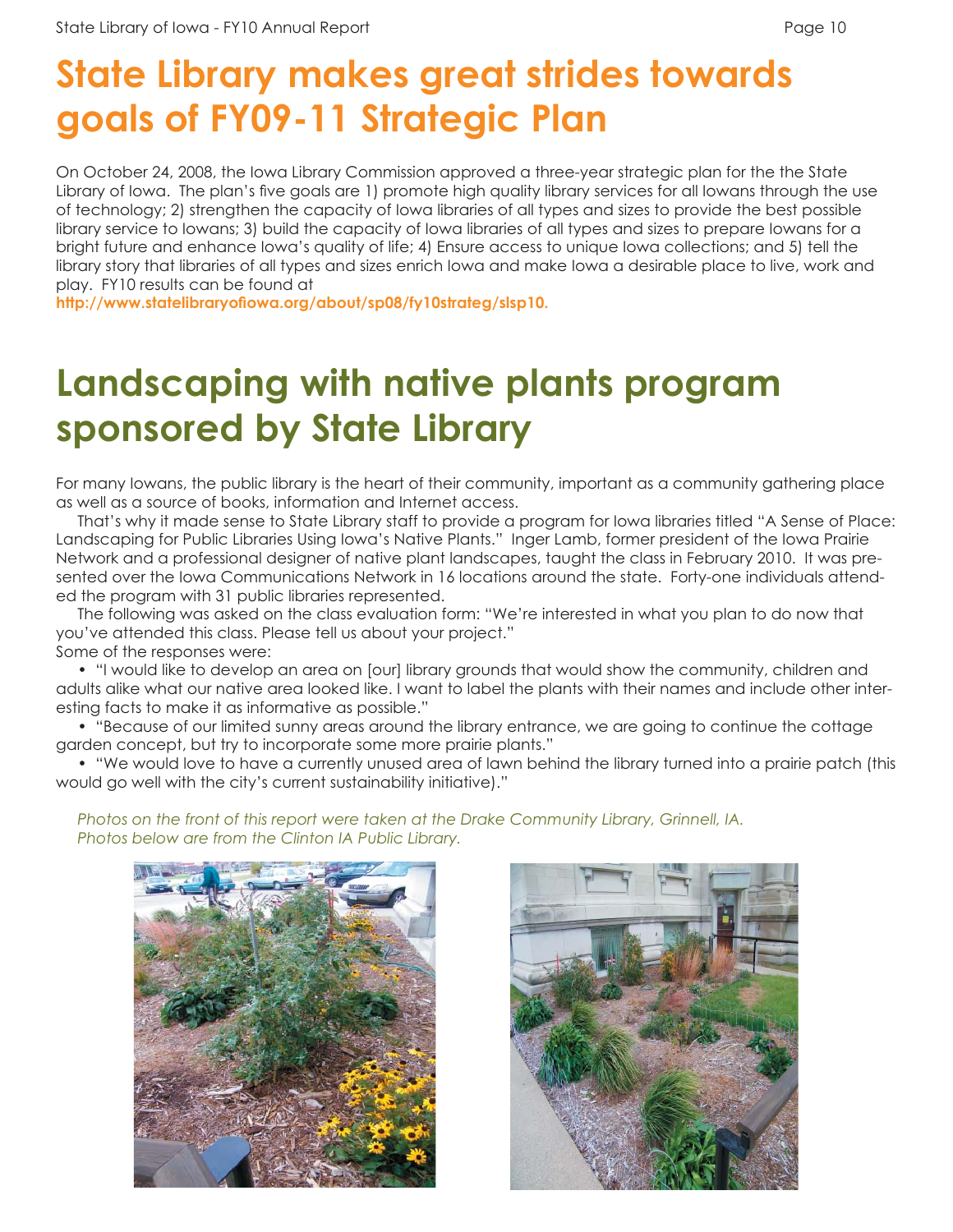# **An eventful year for the Iowa Center for the Book**

Robin Martin took off running in September 2009 as the new Iowa Center for the Book Coordinator. The Center, housed in the State Library, has a number of inspiring programs for Iowans.

#### Letters About Literature

A ninth grader from Spencer, IA, Austin Helmink, was Iowa's fifth national winner in the annual Letters About Literature (LAL) contest sponsored by the Library of Congress Center for the Book and Target Stores. Helmink won a cash award of \$1,000 from the Library of Congress and Target Stores for the library of his choice, the Spencer Public High School library.

 To enter, students in grades 4 through 12 write a letter to an author explaining how that author's work changed the student's way of thinking about the world or themselves.

 More than 69,000 letters were submitted at the national level. 1,811 were from Iowa students. In Iowa, there were 426 entries in Level I (grades 4-6), 996 entries in Level II (grades 7-8) and 389 entries in Level III (grades 9-12). A reception for Iowa's winners, finalists and honorable mentions was held April 30 at the State Library with Iowa's Poet Laureate Mary Swander speaking.



*Helmink and Swander*

#### All Iowa Reads

Author David Rhodes' book, *Driftless*, the 2010 All Iowa Reads selection, was by most accounts one of the best choices to come from the Center for the Book's All Iowa Reads Committee since its inception in 2003.

 *Driftless* publisher Milkweed Press wrote: "Rhodes returns to the midwestern landscape he knows so well, offering a fascinating and entirely unsentimental portrait of a town apparently left behind by the march of time. Home to a few hundred people yet absent from state maps, Words, Wisconsin, comes richly to life by way of an extraordinary cast of characters."

 The purpose of All Iowa Reads is to foster a sense of unity through reading. Iowans statewide are encouraged to come together in their communities to read and talk about a single title in the same year. Libraries, book clubs, schools and other local organizations are encouraged to sponsor discussions of the title.

#### October 2009 Iowa Author Fair draws throngs to Des Moines area

In October 2009, the Iowa Author Fair "It's All About Books!," was sponsored by the Iowa Center for the Book in partnership with the Des Moines Public Library, the Iowa Library Association, and Beaverdale Books (a local independent bookstore). The event drew nearly 500 people to the Des Moines Public Library where they met with 52 participating Iowa writers, purchased their books, and had them autographed. Beaverdale Books sold 407 books and 82 different titles. It's thought that the fair was the largest gathering of Iowa authors under one roof in Iowa's history.

#### Record number attend National Book Festival in DC

An estimated crowd of 130,000 attended the 9th National Book Festival in Washington, DC in September 2009.

 Iowa's delegation at the Pavilion of the States included Iowa Center for the Book Coordinator Robin Martin, Iowa City Public Library Director Susan Craig, State Library staffer Annette Wetteland and Perry Public Library Friend, Julie Scheib. All took turns staffing Iowa's table in the Pavilion, which included literary information about the state.

 Craig was honored at a Centers for the Book reception the night before the Festival for her contributions toward Iowa City's selection as the third UNESCO City of Literature in November 2008. UNESCO's purpose is to contribute to peace and security by promoting international collaboration through education, science, and culture. The only other UNESCO Cities of Literature are in Melbourne, Australia and Edinburgh, Scotland.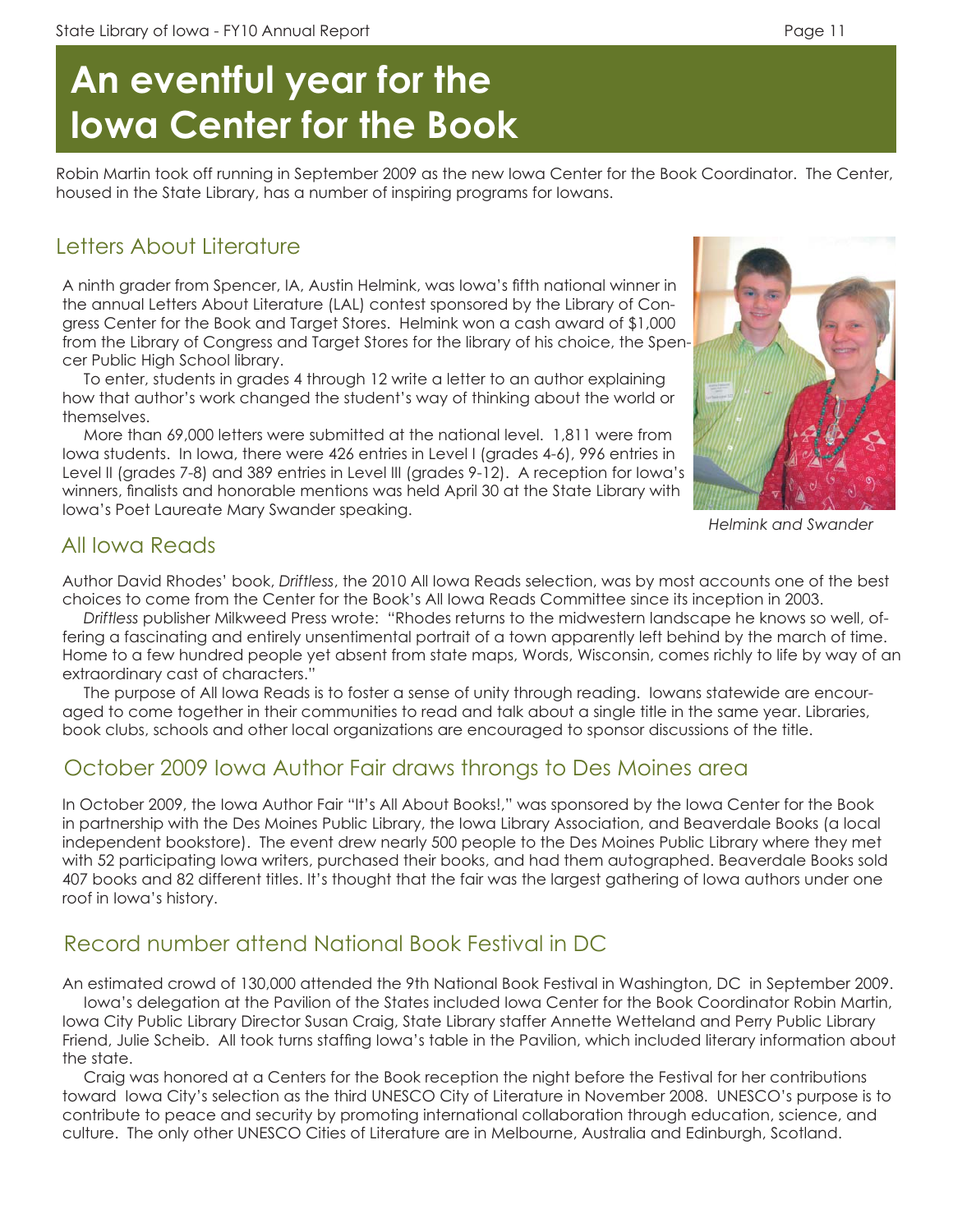### **Town Meetings focus on "The Passionate Librarian"**

What does it mean to be a passionate librarian? What impact does a passionate librarian have on the level of support for the library? Why is it important to be able to describe how librarians transform lives? 340 Iowa librarians got answers to these and other important questions during the September 2009 annual Town Meetings. State Library staff, with help from Iowa's Library Service Areas, held meetings in Creston, Storm Lake, Mason City, Coralville, Waterloo and Urbandale. State Library staff performed "It's a Wonderful Library: Changing Lives in Bedford Springs," which emphasized the



*The State Library Players in "It's a Wonderful Library..." are, from left, Jay Peterson, Marie Harms, State Librarian Mary Wegner, Sandy Dixon and Alysia Peich.*

important roles librarians play every day in their customers' lives. The three afternoon breakout sessions were The Future of SILO, Library Programs for Adults and WebJunction/Tech Atlas.

#### **FY10 Service Statistics**

- Main Library, Law Library and State Data Center reference contacts: **10,439**
- Library Development consulting contacts: **10,993**
- EBSCOhost database searches by Iowans: **20,176,798**
- Courses and presentations by State Library staff: **77**
- Total course attendance: **807**

#### **The Locator and Interlibrary Loan**

The **Iowa Locator** is the statewide union catalog used by the public and libraries to locate library items. **It represents the holdings of 667 Iowa libraries and contains 3,889,357 titles and 15,621,866 holdings.** Libraries borrowed 108,197 books and other materials from each other in FY10 using the SILO interlibrary loan system.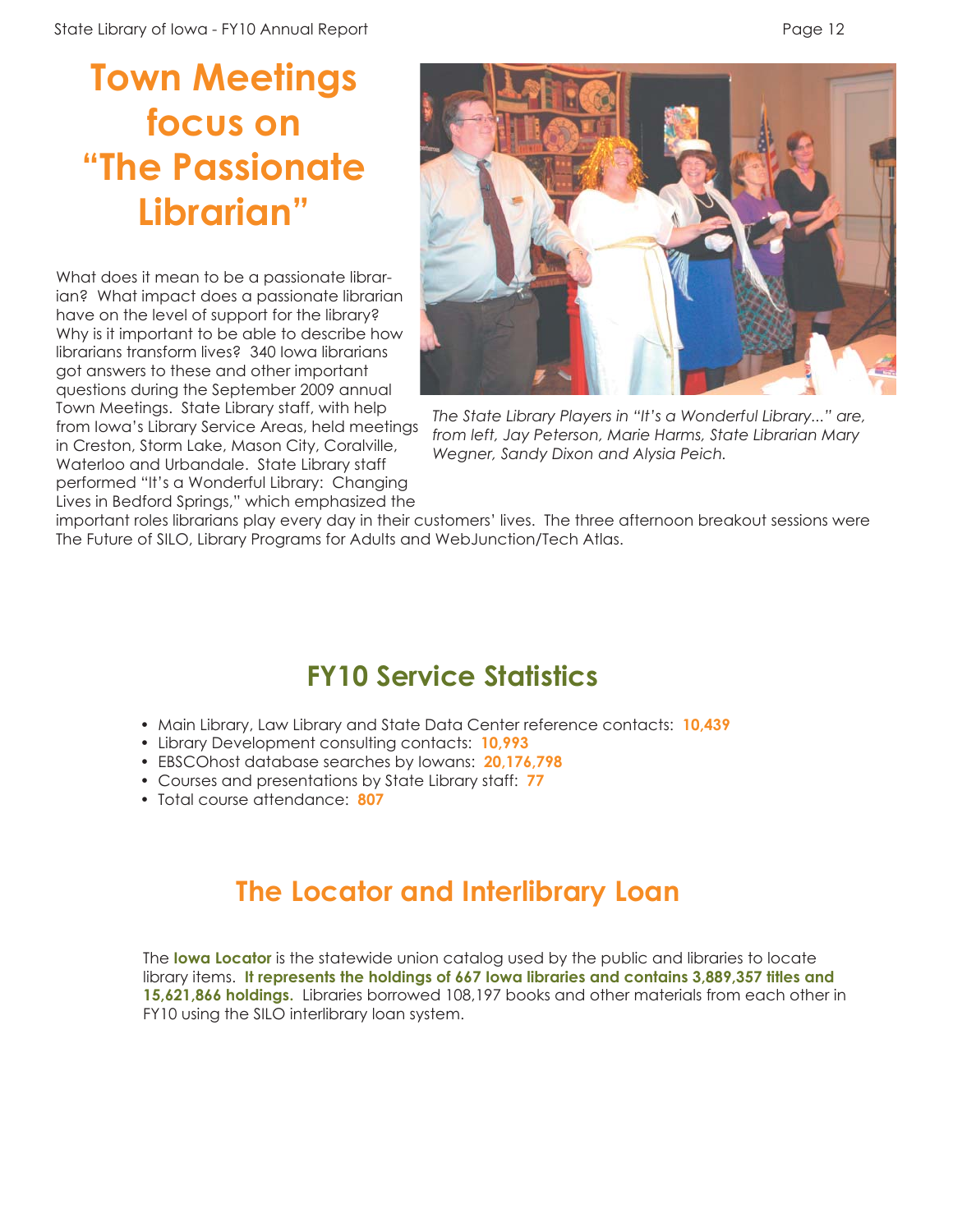#### Use of Iow a Public Libraries



**Iowa Public Library Checkouts 17% increase since FY00**



#### **Iowa Public Library Visits 40% increase since FY00**



Source: State Library of Iowa Public Library Statistics, FY00 to FY10